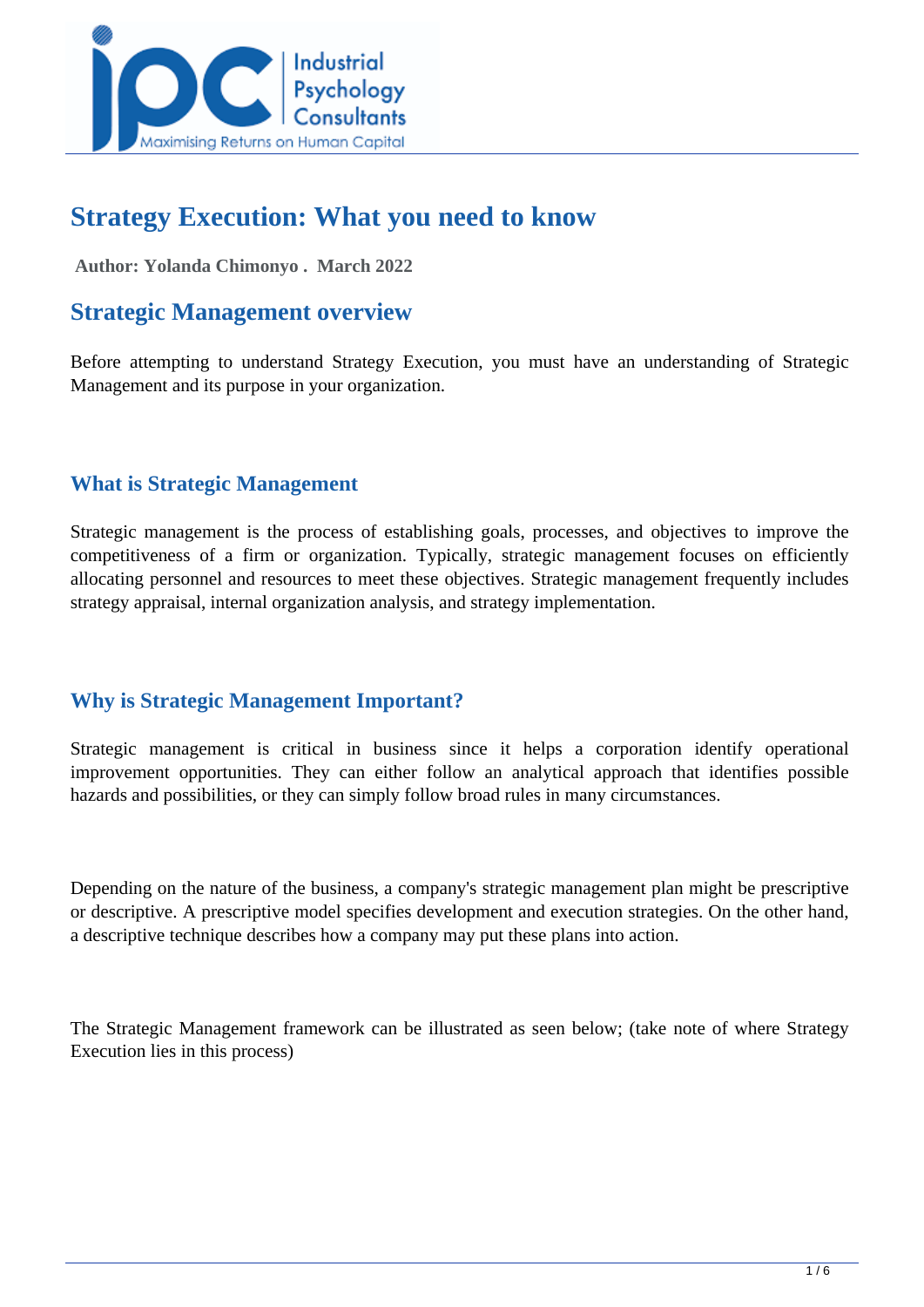

- 1. **Strategy setting**: this stage involves determining the business's vision, mission, and objectives.
- 2. **Situational analysis**: in this stage, a detailed analysis of internal business processes and the external operating environment is performed.
- 3. **Strategic planning**: accounting for information gathered at previously stated stages, a strategic and operational plan is developed to execute the business aspirations.
- 4. **Strategy execution:** Strategy Execution is the process of putting strategic plans into action to achieve the desired business aspirations. This process will be explored in detail in this article.
- 5. **Strategy evaluation and control:** this process involves assessing performance levels realized and developing interventions to direct future performance.

### **Strategy Execution**

Strategy Execution is putting strategic plans into action to achieve the desired business aspirations.

It can also be defined as how a company should establish, employ, and integrate organizational structure, control systems, and culture to follow strategies that lead to competitive advantage and improved performance. Strategic implementation addresses the "who," "where," "when," and "how" of achieving desired goals and objectives, and as such, it is crucial to a company's success. It concentrates on the entire company.

Implementation begins after environmental scans, SWOT analysis, and establishing strategic concerns and goals. Employees are assigned particular value developing activities and duties. Organizational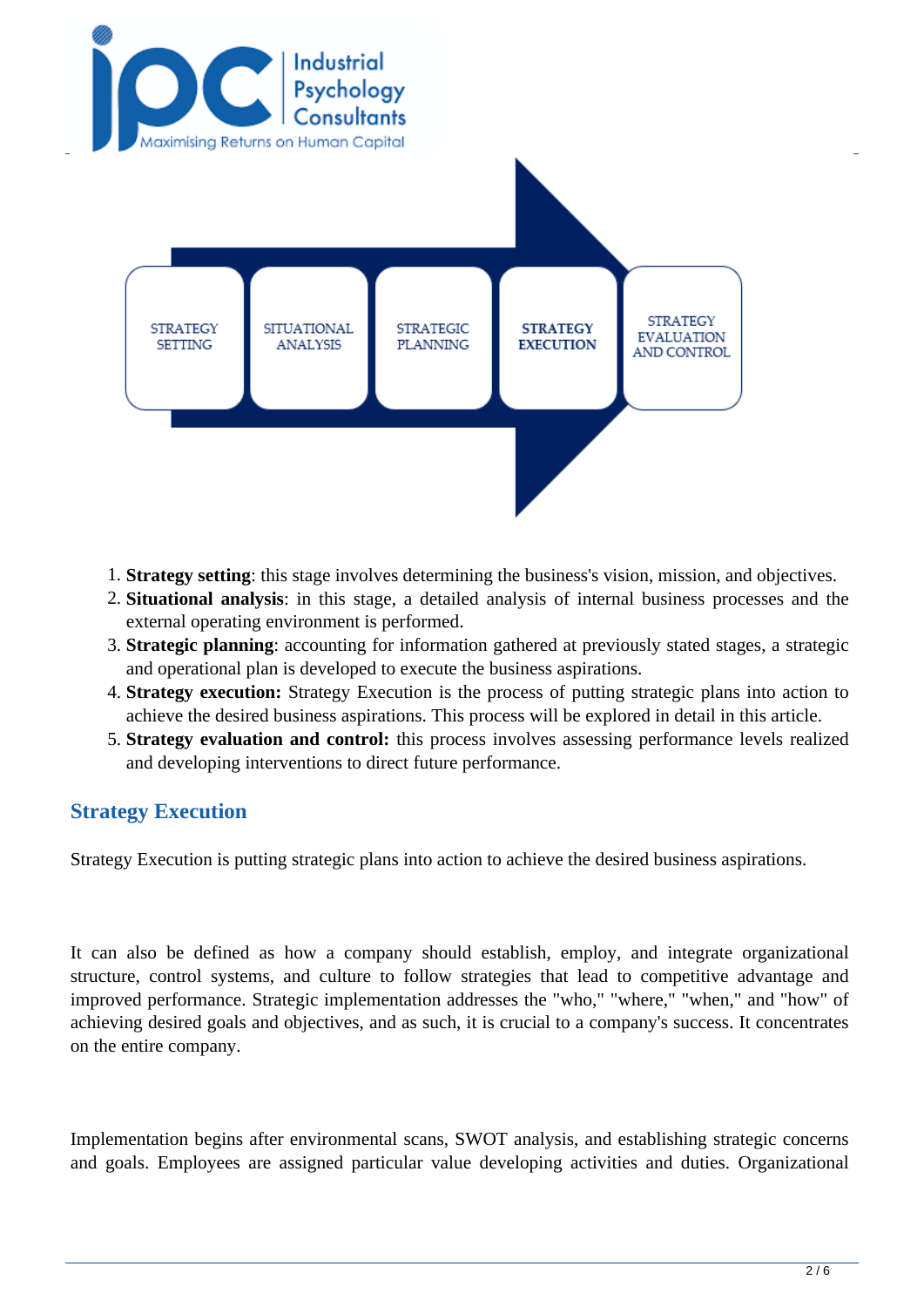

structure specifies how these tasks and roles might be associated with optimizing efficiency, quality, and customer satisfaction—the pillars of competitive advantage. However, organizational structure alone is insufficient to encourage employees.

A system of administrative control is also necessary. This management tool provides managers with staff motivating incentives and feedback structures on employee and organizational performance.

It is essential at this stage to consider the culture of your organization. Organizational culture is the specific collection of values, attitudes, conventions, and beliefs held by organizational people and groups. This will affect how individual and team-level objectives will be handled and what implementation success will be realized as a result.

#### **The primary phases in putting a strategy into action can be summarized as follows:**

- 1. Creating a company capable of carrying out a strategy: Consider culture, skills, brand awareness, and resources as a whole.
- 2. Invest a large amount of money in activities critical to the strategy's success.
- 3. Developing policies that encourage strategic thinking.
- 4. Using the most effective policies and procedures to achieve continuous improvement.
- 5. Creating a link between the incentive system and the achievement of goals.

## **Avoiding Implementation failure**

If well-crafted strategies are not adequately implemented, they fail. If a company's strategies consistently fail, a large threat exists to its sustainability. It is also important to remember that strategy execution is vital for each organizational dimension, such as organizational structure, reward system, resource allocation procedure, and so on, to be optimized.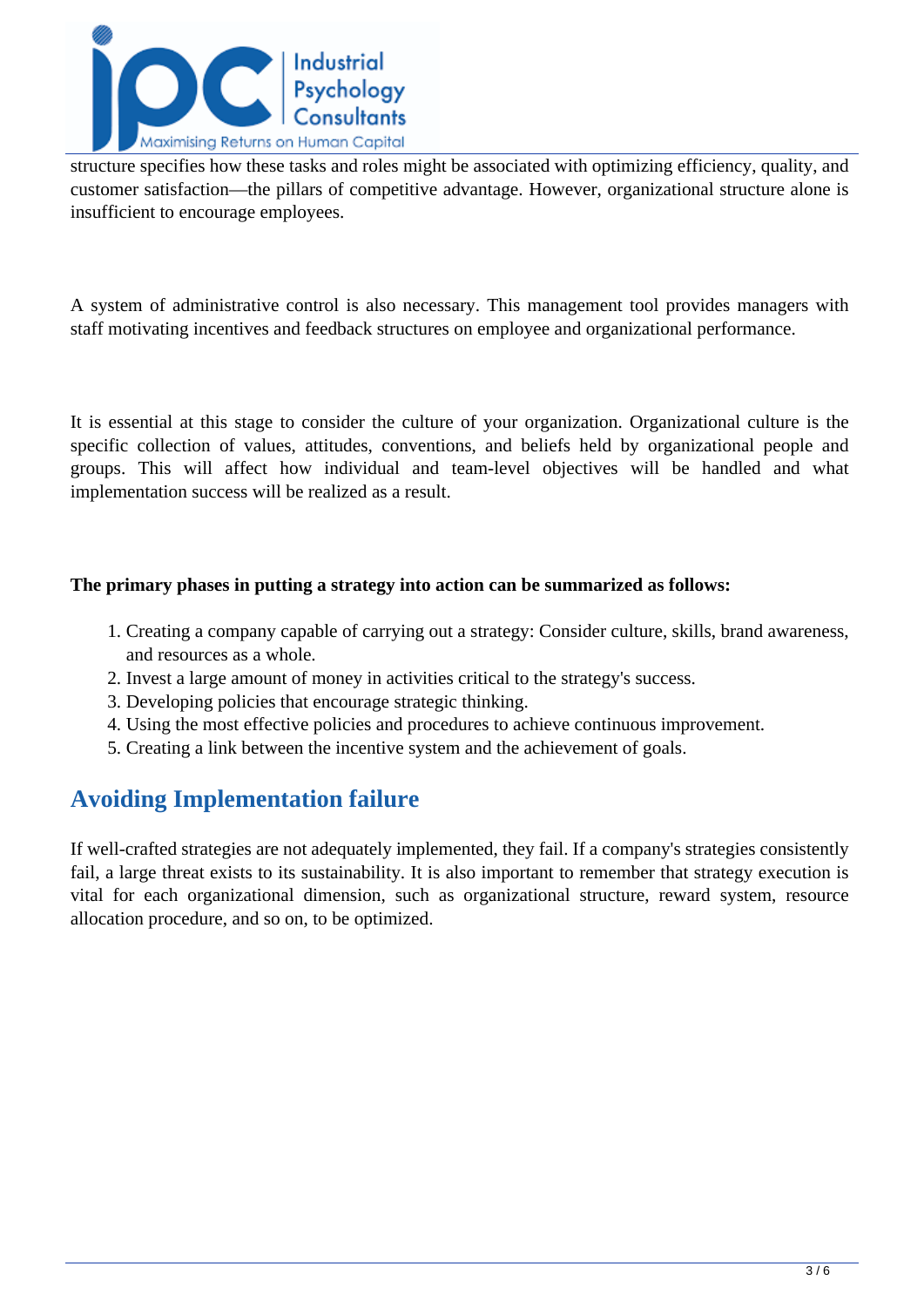



#### **To avoid failure in executing the strategy execution process is rightfully viewed as an iterative process as expressed below:**

The **company's vision** represents the "winning aspirations" of the business. This is the answer to the question, "What is success to your organization?" This, as such, remains consistent in the short term and specifies the direction in which the organization as a whole is set to move.

The **strategy** speaks to the organizational mission and values. This is how the vision is translated into the organization's structure and the prevailing culture of the business. It is determined by using estimations and expectations of how stakeholders contribute and respond to business activities. As such, the strategy should be viewed as dynamic. While the experiences inform the expectations that feed into strategy informs the expectations that feed into strategy of top leadership and analysis of the business environment, there is no guarantee that they will be what comes to pass. Adjustments should be made to the strategy from time to time in line with changes in both the internal and external operating environment.

The **implementation plan** is the step-by-step process of translating the strategy and organizational vision to day-to-day activities to maintain desired results. The plan involves determining projects of focus and desired performance levels at each level. Beyond determining these, **deadlines**, **accountabilities,** and **ownership** are assigned to specific teams and individuals concerning the projects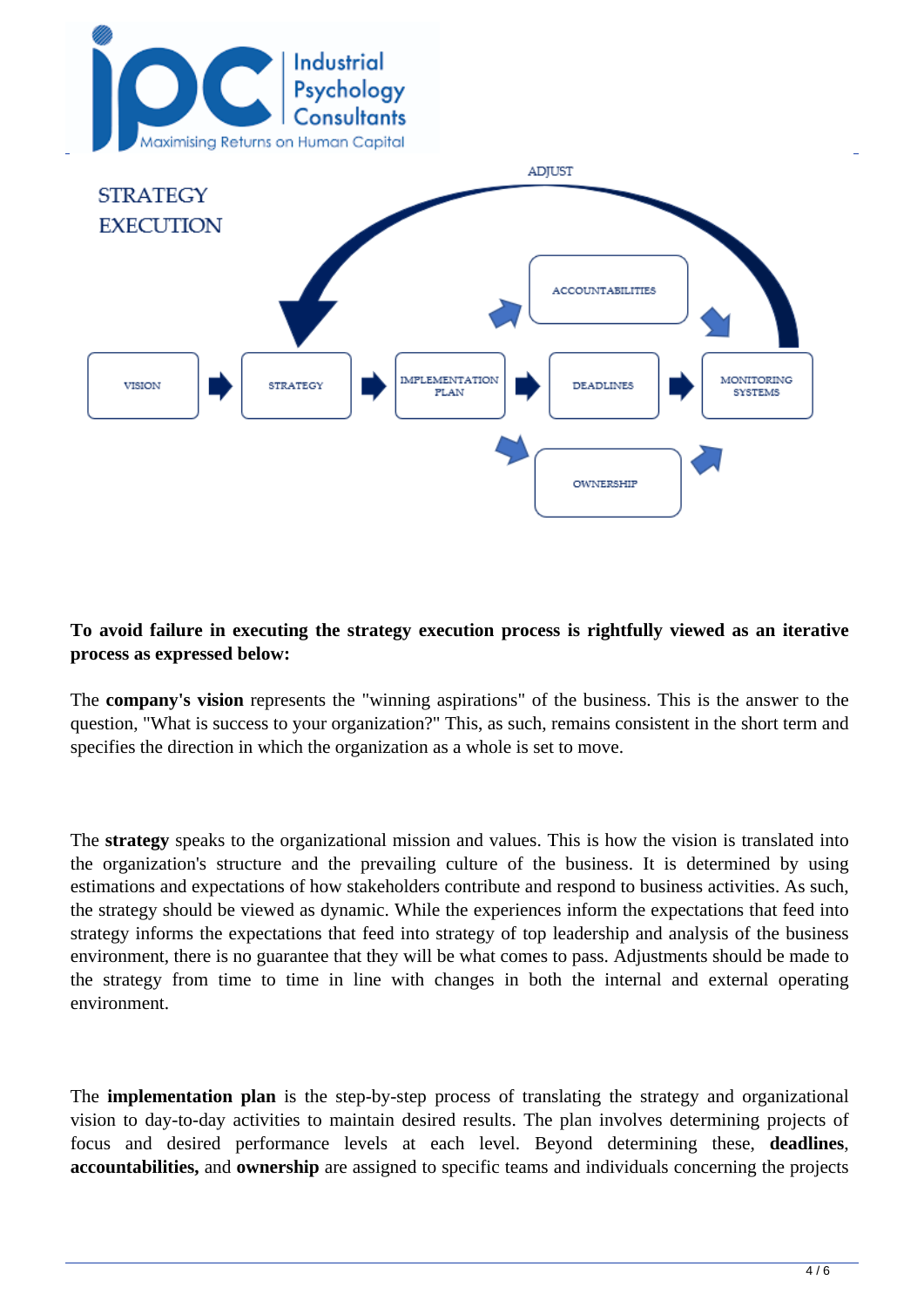

of choice. The assignment is essential as this clarifies performance expectations for each team and individual, thus creating an ideal situation for the appropriate efforts to be put into achieving goals set.

The final step involves monitoring the performance of individuals and teams who have been assigned responsibility, noting areas where adjustments need to be made to the **strategy**, rewarding high performers, and creating performance improvement plans for low performers.

# **How to Succeed in Strategy Execution?**

To execute defined plans, a company must first establish yearly targets, create policies, inspire personnel, and allocate resources. Creating a successful organizational structure, redirecting marketing efforts, setting budgets, building and leveraging information systems, and tying employee remuneration to organizational performance are all part of strategy execution.

The strategy implementation stage of strategic management is mobilizing people and managers to put stated plans into action. Strategy execution, which is often seen as the most challenging stage in strategic management, necessitates personal discipline, dedication, and sacrifice. Managers' ability to inspire staff, which is more of an art than a science, is critical to strategy implementation success. Strategies that are developed but not implemented are useless.

For a successful strategy execution, interpersonal skills are very important.

All employees and management in an organization are affected by strategy implementation efforts.

Answers to queries like "What must we do to implement our share of the organization's strategy?" must be decided by each division and department. "How can we get the task done most efficiently?" and "How can we get the job done most efficiently?" The difficulty of implementation is to motivate managers and people across a company to work with pride and passion toward achieving specified goals.

The design of an effective plan does not ensure its implementation. Doing something (strategy